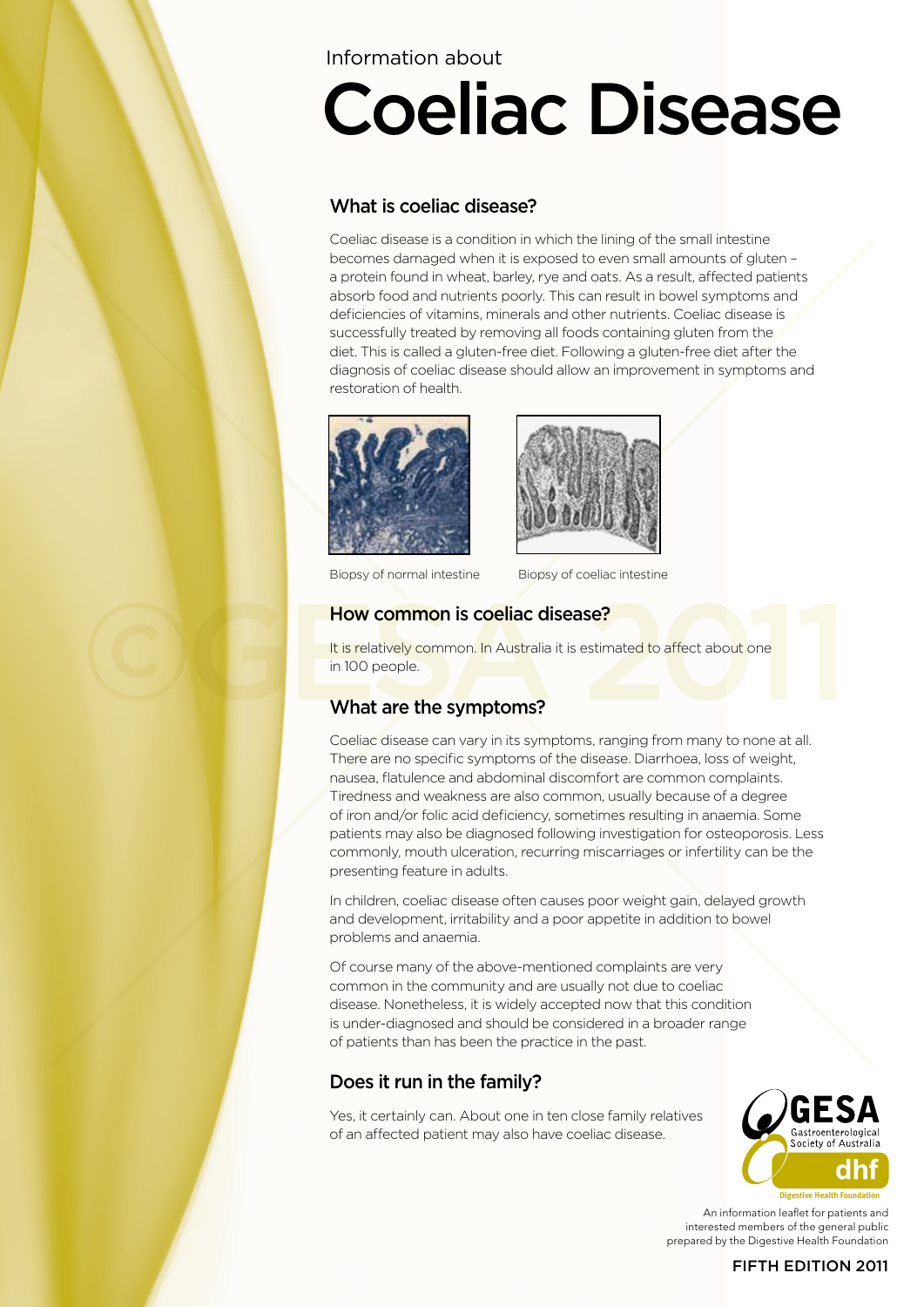# What should I do if I think I have coeliac disease?

You should first approach your general practitioner. A medical history and an examination will be performed and, if thought necessary, further tests will be undertaken to help diagnose the condition. You may be referred to a specialist.

If coeliac disease is suspected, a gluten-free diet should never be started until the condition has been properly diagnosed. Otherwise, this will interfere with establishing the correct diagnosis. The gluten-free diet should always be undertaken with medical supervision.

# What should I do if someone in my family has coeliac disease?

Again, your local doctor should be your first contact. There are blood tests available that are useful to screen for coeliac disease. You may like to take this leaflet with you indicating where you have read about the condition.

## How is coeliac disease diagnosed?

Your doctor's assessment and, if appropriate, some blood tests will determine whether coeliac disease is likely. However, the diagnosis can only be properly made by a pathology examination of a biopsy taken from the intestine. Nowadays, this is quite a simple, safe and painless procedure that does not require an overnight stay in hospital.

# What is the treatment if I have coeliac disease?

Coeliac disease is treated by a strict gluten-free diet. Medication is rarely necessary. The diet needs to be continued for life, because the sensitivity to gluten does not disappear.

Basic information regarding the diet can be obtained from your doctor. A visit to a dietitian is highly recommended for a comprehensive explanation and planning of the gluten-free diet. The Dietitian's Association of Australia can provide you with contact details of specialist dietitians via the website www.daa.asn.au, or call 1800 812 942. In addition, the state branches of the Coeliac Society of Australia are an invaluable resource. They have access to excellent information, including the availability of special glutenfree foods and recipes for people with coeliac disease and their families. It is worthwhile to inform your friends, family and colleagues that you have coeliac disease and explain how it is managed. It is also important to let your pharmacist know you have coeliac disease as some medications (prescribed and over the counter) can contain gluten.

You will need ongoing monitoring of your health through your local doctor, gastroenterologist and/or dietitian.

It is usual practice to repeat the biopsy after 12 months' diagnosis, and the following tests are also recommended:

- Full blood count
- Iron, vitamin B12, folic acid test
- Thyroid function test
- Calcium, phosphate, vitamin D, zinc, PTH test
- • Liver function test.

A bone mineral density test (DEXA scan) should also be performed at the time of diagnosis and thereafter as indicated by your doctor.

Long-term problems associated with failure to adhere to a strict gluten-free diet include increased risk of bowel lymphoma (a type of cancer), osteoporosis, infertility and chronic ill health. The risk of these is no greater than normal when a gluten-free diet is followed.

## **The gluten-free diet**

The following list is intended as a general guide only. If you have coeliac disease you are encouraged to consult with a dietitian with experience in coeliac disease for individual dietary planning and information about reading food labels.

Gluten-free breads, biscuits, pastas, cereals and other foods are available from supermarkets and health food stores.

Note: \* indicates that some brands contain gluten while others are gluten-free. Please check the package label.

|              | <b>Foods to Avoid</b>                                                                                                                                       | <b>Foods to Include</b>                                                                                                                                                                                       |
|--------------|-------------------------------------------------------------------------------------------------------------------------------------------------------------|---------------------------------------------------------------------------------------------------------------------------------------------------------------------------------------------------------------|
| <b>Flour</b> | Wheat, rye, barley,<br>triticale and oat<br>flour; and flour<br>made from wheat<br>varieties including<br>spelt, dinkle and<br>kamut. Wheaten<br>cornflour. | Rice, potato, lenti<br>and soy flour; pure<br>maize cornflour,<br>cornmeal/polenta,<br>arrowroot,<br>buckwheat,<br>sorghum, millet,<br>sago, tapioca,<br>baby rice cereal,<br>amaranth, lupin,<br>and quinoa. |
|              | <b>Foods to Avoid</b>                                                                                                                                       | <b>Foods to Include</b>                                                                                                                                                                                       |
|              |                                                                                                                                                             |                                                                                                                                                                                                               |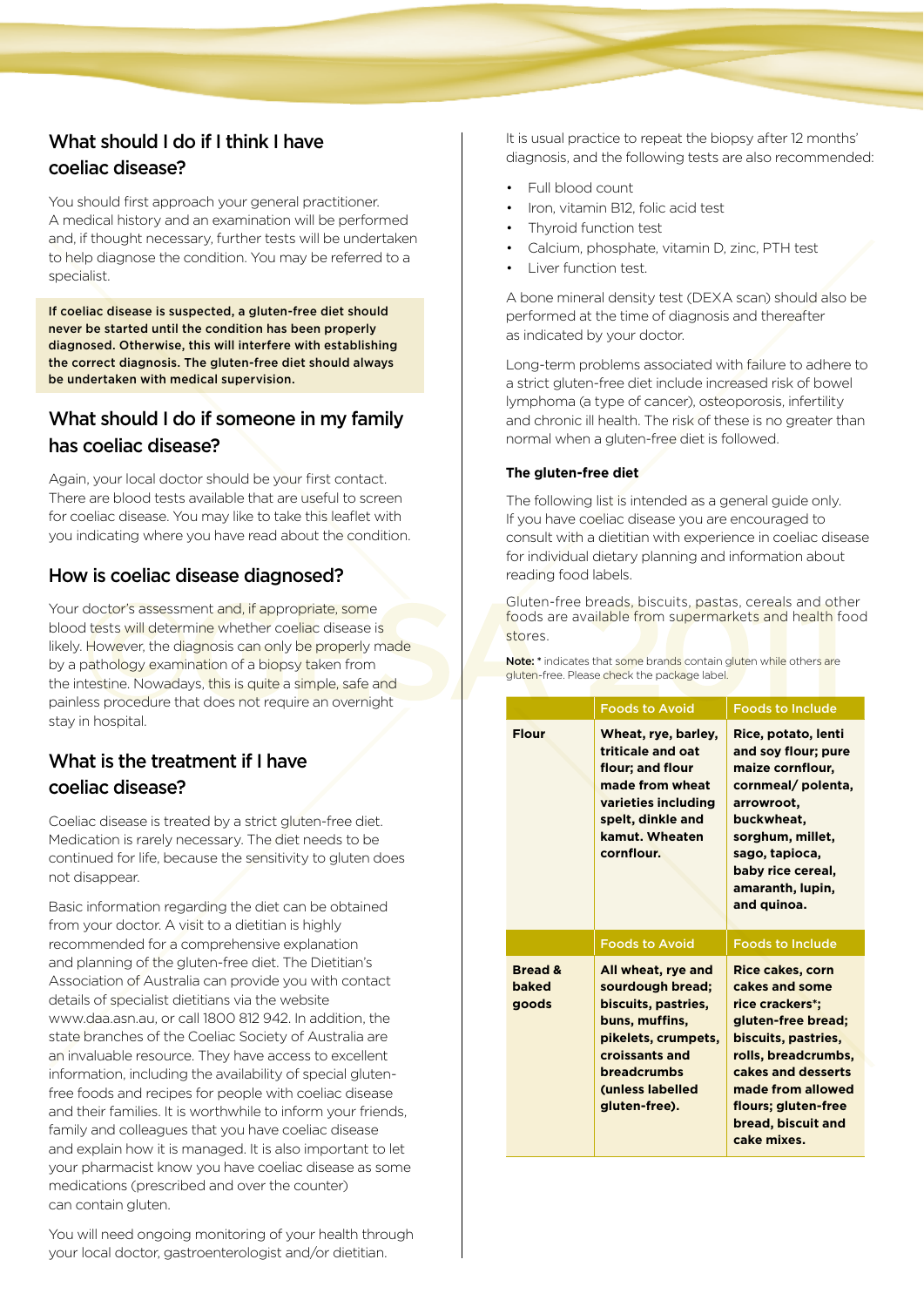| <b>Cereals</b>           | <b>Breakfast cereals</b><br>containing<br>wheat, oats,<br>semolina, barley,<br>rye, malt extract,<br>wheat bran, and<br>oat bran.        | Rice, corn and soy<br>breakfast cereals*.<br>gluten-free muesli,<br>home-made muesli<br>using allowed<br>ingredients.                                                                                                       |
|--------------------------|------------------------------------------------------------------------------------------------------------------------------------------|-----------------------------------------------------------------------------------------------------------------------------------------------------------------------------------------------------------------------------|
| Pasta and<br>grains      | <b>Wheaten noodles,</b><br>pasta, spaghetti,<br>vermicelli & instant<br>pasta meals;<br>triticale, couscous,<br>bulgur and<br>semolina.  | Rice, corn,<br>cornmeal, tapioca,<br>buckwheat,<br>polenta, quinoa and<br>millet; buckwheat<br>and gluten-free<br>pastas; rice noodles<br>and rice vermicelli.                                                              |
| <b>Fruit</b>             | <b>Commercial</b><br>thickened fruit pie<br>filling*.                                                                                    | <b>Fruit juices and</b><br>fresh, frozen,<br>canned or dried<br>fruit.                                                                                                                                                      |
| <b>Vegetables</b>        | <b>Canned or frozen</b><br>vegetablesin<br>sauce,<br>commercially<br>prepared<br>vegetable and                                           | Fresh, frozen,<br>dehydrated,<br>or canned<br>vegetables<br>without sauces;<br>vegetable juices.                                                                                                                            |
|                          | potato salad*.                                                                                                                           |                                                                                                                                                                                                                             |
|                          |                                                                                                                                          | <b>Foods to Include</b>                                                                                                                                                                                                     |
|                          | <b>Foods to Avoid</b>                                                                                                                    |                                                                                                                                                                                                                             |
| Meat, fish &<br>poultry  | Sausages, most<br>processed meats<br>and fish, corned<br>beef, meat pies,<br>frozen dinners;<br>foods prepared<br>or thickened with      | <b>Canned meat or</b><br>fish without sauce<br>or cereal, ham<br>off the bone*,<br>bacon, gluten-free<br>sausages; fresh,<br>smoked, cured or                                                                               |
|                          | flour, batter or<br>crumps.                                                                                                              | frozen products<br>without sauces,<br>crumbs or batters.                                                                                                                                                                    |
| <b>Dairy</b><br>products | <b>Cheese mixtures,</b><br>pastes and<br>spreads*, malted<br>milks, ice cream<br>with cone or<br>crumbs, soy drinks<br>containing malt*. | <b>Block, processed,</b><br>cream, cottage<br>or ricotta cheese;<br>fresh, UHT,<br>evaporated,<br>powdered or<br>condensed<br>milk; yoghurt*,<br>buttermilk, fresh<br>or canned cream,<br>plain or flavoured<br>ice-cream*. |

|  | <b>Takeaway</b><br>food | Hamburgers,<br>pizza, souvlaki,<br>sausages, battered<br>food (e.g. fried<br>fish), crumbed<br>food (e.g. crumbed<br>chicken), stuffed<br>roast chickens,<br>pies and sausage<br>rolls.                                                                                                                                               | Steamed rice,<br>grilled fish (check<br>no flour), chicken<br>(no stuffing),<br>steak, Asian dishes<br>without flour or<br>soy sauce, steamed<br>vegetables, baked<br>potato, some<br>chips*, most sushi<br>(check fillings).                                                |
|--|-------------------------|---------------------------------------------------------------------------------------------------------------------------------------------------------------------------------------------------------------------------------------------------------------------------------------------------------------------------------------|------------------------------------------------------------------------------------------------------------------------------------------------------------------------------------------------------------------------------------------------------------------------------|
|  |                         | <b>Foods to Avoid</b>                                                                                                                                                                                                                                                                                                                 | <b>Foods to Include</b>                                                                                                                                                                                                                                                      |
|  | <b>Snacks</b>           | <b>Packet savoury</b><br>snacks, and<br>filled chocolates,<br>licorice, many<br>frozen desserts,<br>flavoured potato<br>crisps and corn<br>chips <sup>*</sup> .                                                                                                                                                                       | Plain chocolate,<br>plain popcorn, jelly,<br>plain potato crisps*,<br>plain corn chips,<br>plain rice crackers,<br>yoghurt.                                                                                                                                                  |
|  | <b>Beverages</b>        | <b>Cereal based</b><br>coffee substitutes,<br>malted cocoa<br>beverages (e.g.<br><b>Milo®, Ovaltine®,</b><br><b>Aktavite®), barley</b><br>waters, milk<br>flavourings <sup>*</sup> , beer,<br>ale, stout and<br>lager, alcoholic<br>soft drinks<br>containing malt<br>extract.                                                        | Water, tea, coffee,<br>cocoa, milk,<br>cordials, soft<br>drinks, soda water,<br>mineral water, fruit<br>and vegetable<br>juices, wine<br>(including sparkling<br>and fortified<br>wines), most spirits<br>and liqueurs, cider,<br>gluten free beer.                          |
|  | Misc.                   | Malt vinegar, soy<br>sauce containing<br>wheat, mixed<br>seasonings, yeast<br>extract spreads<br>(e.g. Vegemite®,<br>Marmite®,<br>Promite <sup>®</sup> ), sauces,<br>pickles, relish,<br>chutney, thickened<br>salad dressings,<br>stock cubes,<br>custard powder<br>containing wheat<br>starch, chicken<br>salt*, baking<br>powder*. | Tomato sauce,<br>gluten-free soy<br>sauce, most<br>vinegars*, sugar,<br>honey, golden<br>syrup, jam,<br>peanut butter,<br>salad dressings *,<br>gluten-free stock<br>cubes, gelatine,<br>gluten-free baking<br>powder and custard<br>powder, herbs,<br>spices, salt, pepper. |